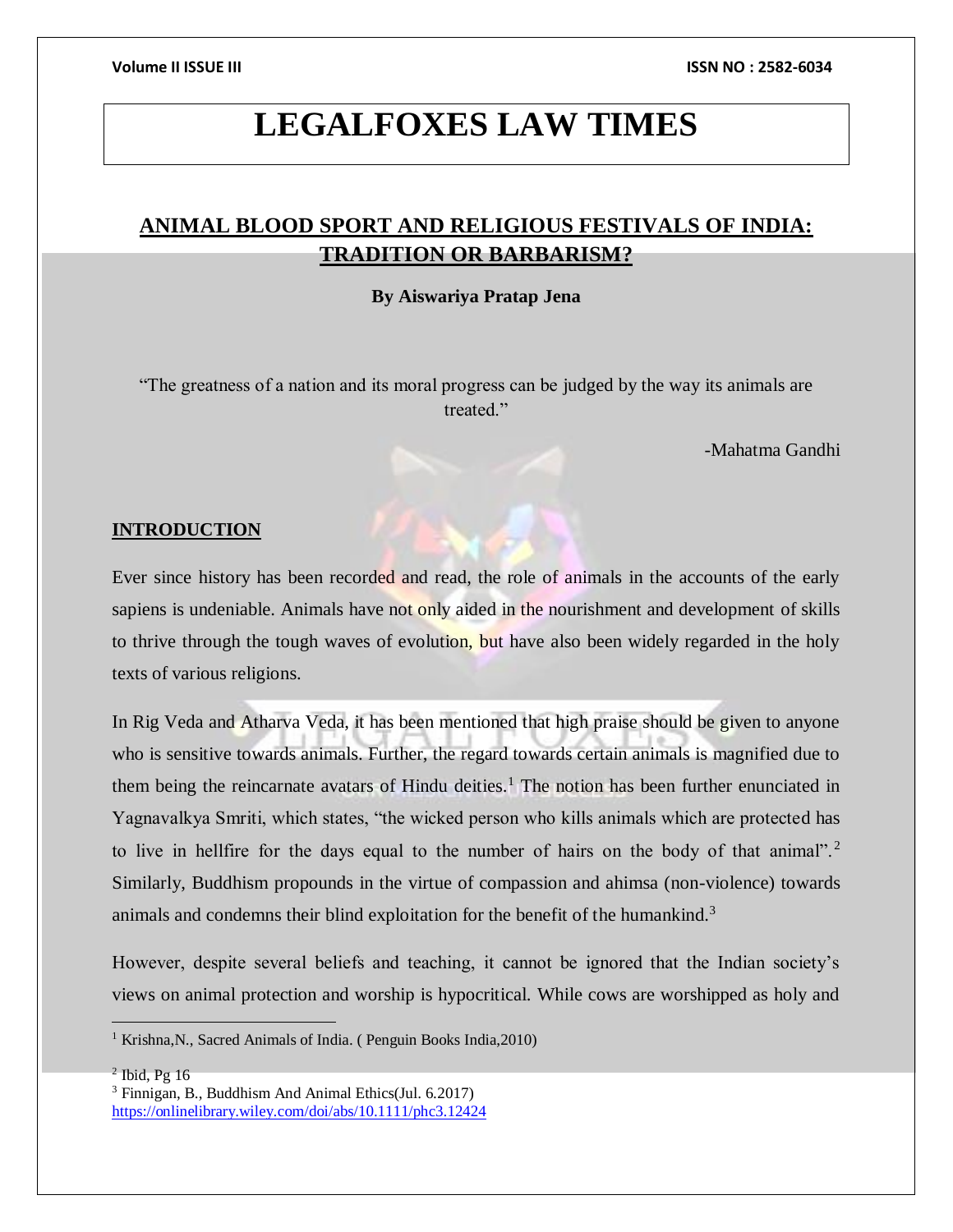pious animals, bulls are paraded for pleasure and sport during various religious festivals. Similarly, despite the precedence set by the Hon'ble Supreme Court, animal sacrifice as a means to appease the Gods is prevalent.

The country witnesses the cruel animal sport of Kambala, Cock fights, Bulbul fights, to name a few during religious festivals and celebrations in the country. These animals are slaughtered, prodded and defiled for sport. While some of these issues and their negative repercussions have been brought to light for redressal before the judiciary, there has rarely been any positive change for the better.

## **AN OVERVIEW OF ANIMAL PROTECTION LAWS- SPECIFIC TO CRUELTY**

India has one of the most detailed, yet unenforced animal rights and protection laws in the world.

- 1. First and foremost, it is the duty of all citizens to protect wildlife and have compassion for all living creatures.<sup>4</sup>
- 2. Article 48A poses a duty on state to protect, safeguard and improve the forests and wildlife of the country. Further, both the Centre and the States have the power to legislate on "Prevention of cruelty to animals."<sup>5</sup> and "Protection of wild animals and birds."<sup>6</sup>

"OUR MISSION YOUR SUCCESS"

3. A. The most basic statute against animal cruelty is The Prevention of Cruelty to Animals Act, 1960(hereafter, referred to as P.C.A.A.).<sup>7</sup> Section 11 of the Act lists out acts that can be regarded as being cruel to animals and prescribes punishment for the same.

<sup>4</sup> Indian Const.art.51-A, Cl.(g)

<sup>5</sup> Ibid, Concurrent List, Item 17A

<sup>6</sup> Ibid, Concurrent List, Item 17B

<sup>7</sup> The Prevention of Cruelty to Animals, No. 59 of 1960, India Code

[https://www.indiacode.nic.in/bitstream/123456789/11237/1/the\\_prevention\\_of\\_cruelty\\_to\\_animals\\_act%2C\\_1960.p](https://www.indiacode.nic.in/bitstream/123456789/11237/1/the_prevention_of_cruelty_to_animals_act%2C_1960.pdf) [df](https://www.indiacode.nic.in/bitstream/123456789/11237/1/the_prevention_of_cruelty_to_animals_act%2C_1960.pdf)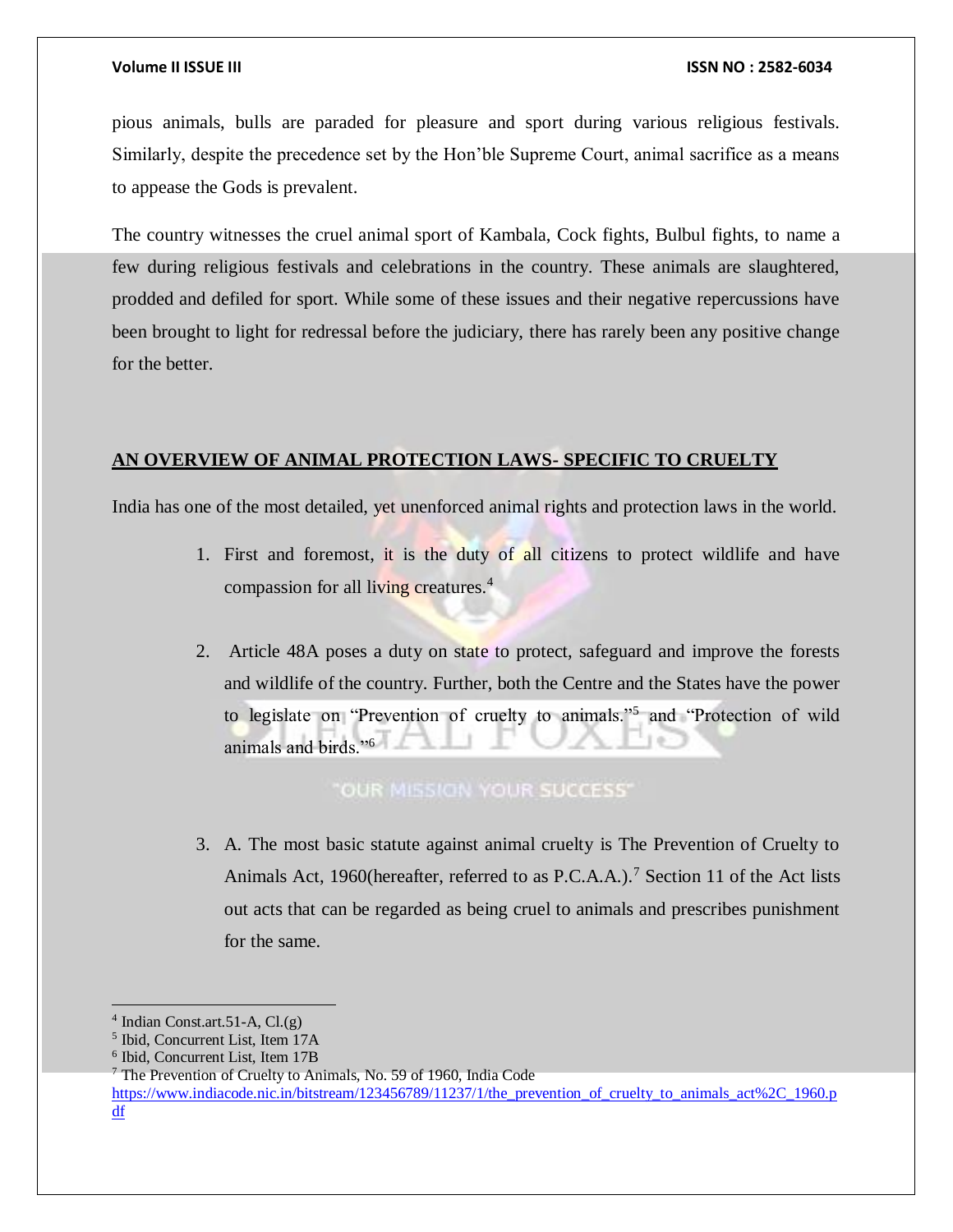B. As per the elements of the section, subjecting an animal to unnecessary pain by **beating, kicking, overdriving or overriding, or torturing<sup>8</sup>; and neglecting an** animal by **denying her sufficient food, water, shelter and exercise** or by keeping him chained/confined for long hours would qualify as forms of cruelty against animals.<sup>9</sup>

It also recognizes **the organising, keeping, using or acting in the management of, any place for animal fighting or for the purpose of baiting any animal or offering to do so and receiving money for the admission of any other person to any place kept or used for any such purposes**<sup>10</sup>, as a cognizable offence.

C. The prescribed punishment for such cruelty is:

First (time) offence- A fine between 10 Rupees to 50 Rupees;

Second or subsequent offence (committed within three years of previous offence)- A fine between 25 Rupees to 100 Rupees, or with imprisonment to a term which may extend to one year, or both.

- 4. Section 24 of P.C.A.A. gives the power to any magistrate to make an order for prohibition of training and exhibition of animals, **if such act is accompanied with unnecessary pain or suffering**. However, such action is only possible against a complaint filed by a police officer or an officer authorized in writing by the prescribed authority under Section 23.<sup>11</sup>
- 5. According to Sections 428 and 429 of the Indian Penal Code,  $1860^{12}$  also prescribes punishment for cruelty towards animals.
- 6. A. Killing, poisoning, **maiming** or **rendering useless any animal** would draw a fine of ten rupees or more and/or imprisonment for a period of 2 years, as per Section 428 of IPC.

 $8$  Ibid, Section 11(1)(a)

<sup>&</sup>lt;sup>9</sup> Ibid, Section  $11(1)(h)$ 

<sup>&</sup>lt;sup>10</sup>Ibid, Section  $11(1)(n)$ 

 $11$  Ibid, Section 24(1)

<sup>12</sup> The Indian Penal Code, No. 45 of 1860, Indian Code <https://www.indiacode.nic.in/bitstream/123456789/4219/1/THE-INDIAN-PENAL-CODE-1860.pdf>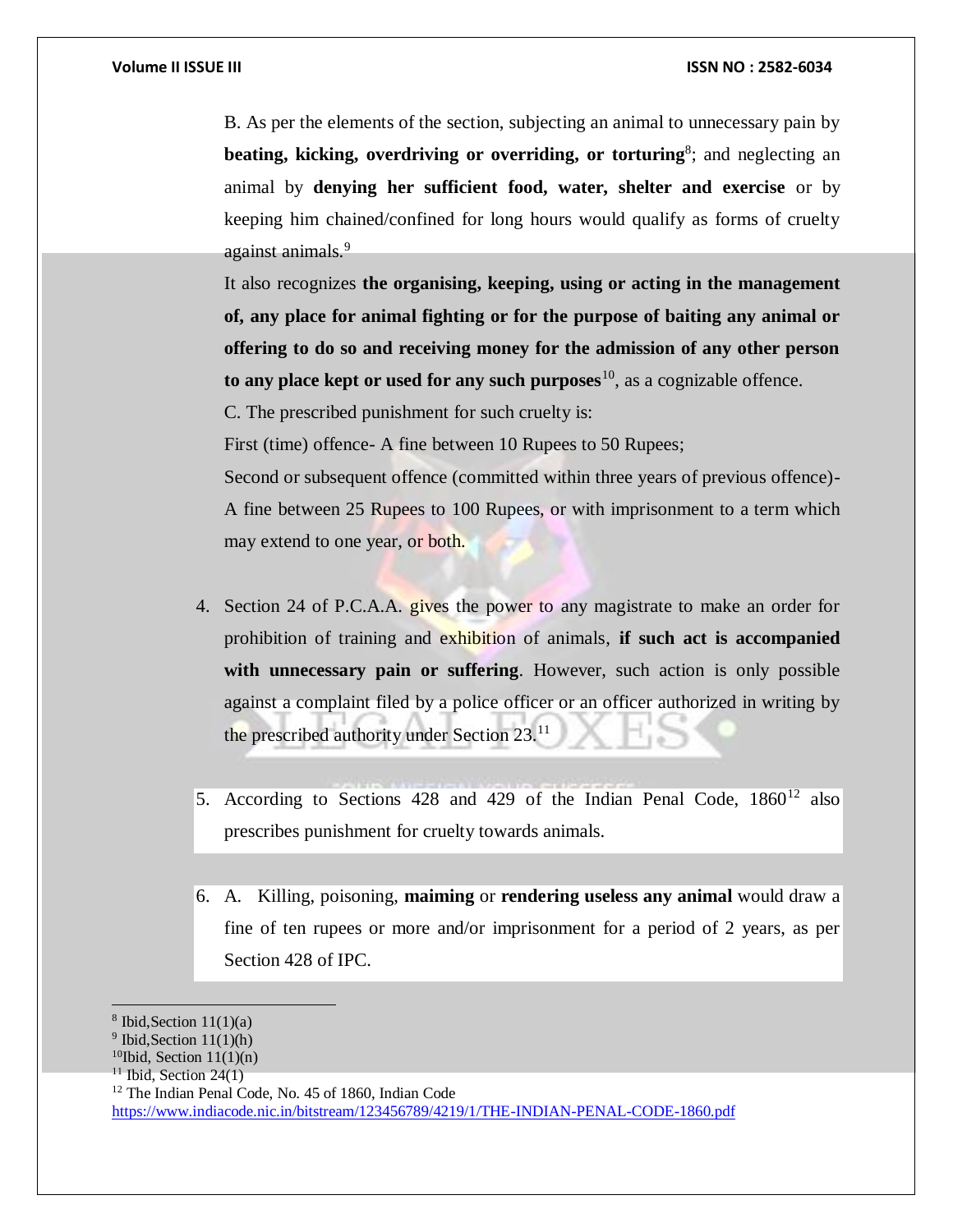B. Further, killing, poisoning, maiming or rendering useless, **any elephant, camel, horse, mule, buffalo, bull, cow or ox**, **or any other animal** shall be charged with a fine of the value of fifty rupees or upwards, imprisonment of either description for a term which may extend to five years, or with fine, or with both.

## **SITUATIONAL ANALYSIS AND IMPLICATIONS**

The Prevention of Cruelty to Animals Act, 1960 is the first legislation made in postindependence India for welfare of animals. But the same seems to be not reviewed and updated as the fines prescribed are meagre in the Act, ranging from Rs. 10- 500 where offences have been committed in violation of Sections 11, 20 or 26 of the aforementioned Act. Further, it reflects upon the duality of the laws and their insufficiency in tackling certain issues head-on. For example, as per Section 28 of P.C.A.A., killing an animal in a manner required by the religion of any community has not been classified as an offence. It surely counters any deterrence set by all the welfare laws collectively.

Moreover, the laws under the sections 428 and 429 of the Indian Penal Code, 1860 does not do justice to animal lives, as it prescribes a negligent fine for killing and maiming of such animals. The application of these sections against acts of animal cruelty is rarely observed on the day-today.

## **"OUR MISSION YOUR SUCCESS"**

Such ignorance and callousness in the efficacy of the law has led to failure and duality in redressal of controversial and staunch traditions, which encroaches upon the rights and protection laws of animals.

Jalikattu is one such traditional event where bulls are released into a crowd of people, and multiple human participants attempt to grab the large hump on the bull's back with both arms and hang on to it while the bull attempts to escape. It is typically practised in Tamil Nadu on the third or fourth day of Pongal celebrations annually. Although it initially began as a form of merriment, it has turned into a blood sport. It has resulted in the injury and in some cases, death of both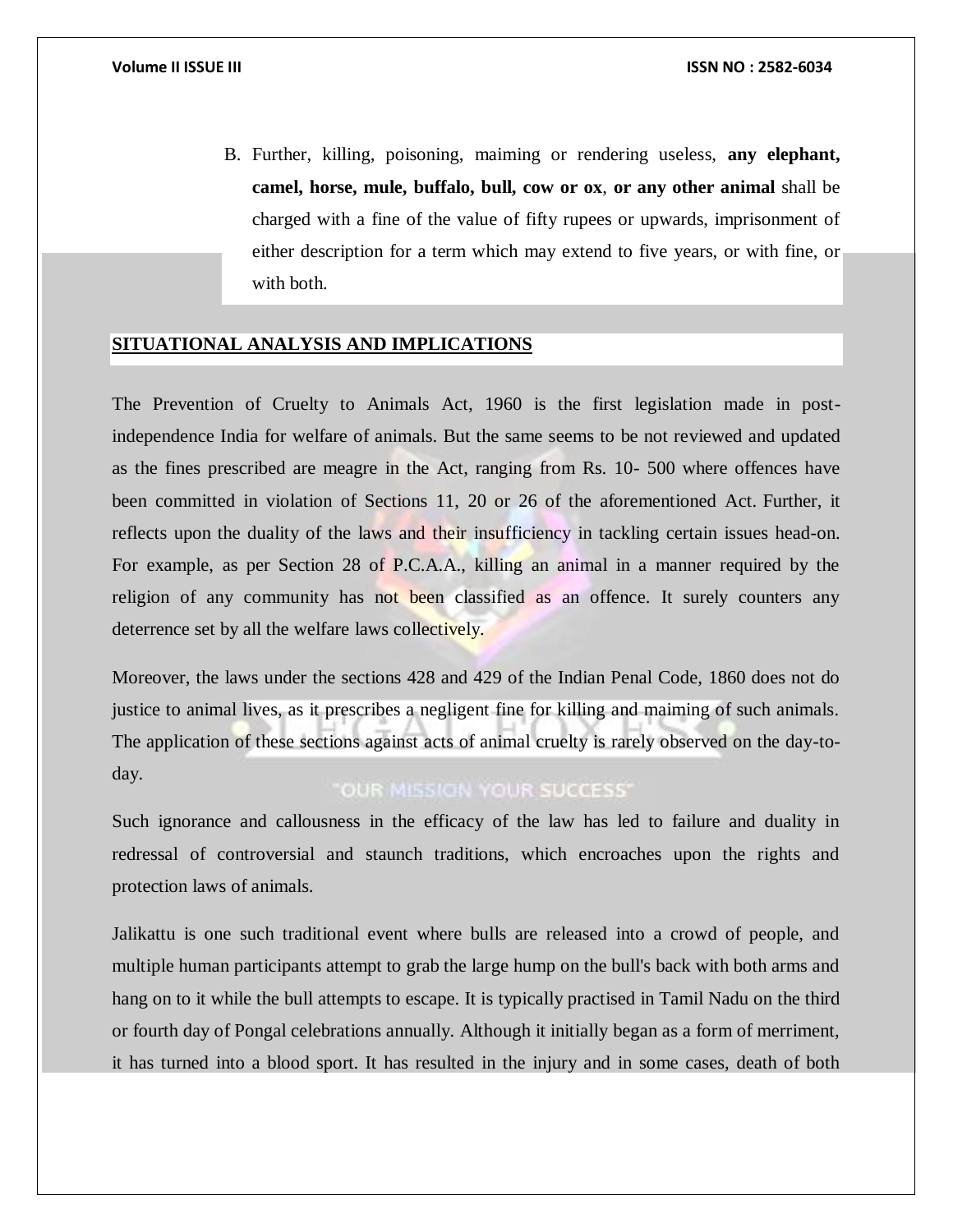humans and bulls. Further, animal activists have recorded instances of forcing alcohol down the throat of the animal, chili powder rubbed into its eyes and tail twisted or even bitten.<sup>13</sup>

As per PETA India's latest report on Jalikattu Investigation, at least five bulls and one cow reportedly died during jallikattu events from January to April 2019.<sup>14</sup> Later, an investigation by the Animal Welfare Board of India concluded that "jallikattu is inherently cruel to animals"<sup>15</sup>

Similarly, Kambala is a buffalo race conducted in South Karnataka. It is called also Devara Kambala (God's kambala) as it is associated with Sri Manjunatha Temple. In this two buffaloes are tied to a plough and raced as a team across paddy fields filled with slush and mud. The celebration of it began as a form of traditional salutation to the Lord and was originally noncompetitive. However, it has recently become competitive, for which the use of whips to race the buffaloes has been criticized**.** 

Indian courts have also deliberated on the specific issues of the scope, through interpretation of the provisions of The Prevention of Cruelty to Animals Act, 1960.

In the case of **A.W.B.I.** vs A Nagaraja<sup>16</sup>, the Hon'ble Supreme Court considered whether Jallikattu and bullock-cart races violate P.C.A.A. The Court noted that the Act is a welfare legislation and, as such, should be liberally construed in favour of the weak and infirm.<sup>17</sup> The Court also stated Section 11 of the Act, which prohibits cruel treatment, "is a beneficial provision enacted for the welfare and protection of the animals and it is penal in nature. Being penal in nature, it confers rights on the animals and imposes obligations on all persons, including those who are in-charge or care of the animals  $\dots$  to look after their well-being and welfare."<sup>18</sup>

<sup>14</sup> *Jalikattu Investigation*, PETA India, Pg. 3(2020) [https://www.petaindia.com/wp](https://www.petaindia.com/wp-content/uploads/2020/06/Jallikattu_Investigation_Report_2020_English.pdf)[content/uploads/2020/06/Jallikattu\\_Investigation\\_Report\\_2020\\_English.pdf](https://www.petaindia.com/wp-content/uploads/2020/06/Jallikattu_Investigation_Report_2020_English.pdf)

<sup>15</sup> Maulekhi, G., "Jallikattu: Bull taming is cruelty at its best. TN parties using it for political gains". First Post(2017)(January 30, 2021) https://www.firstpost.com/india/jallikattu-bull-taming-is-cruelty-at-its-best-tn-partiesusing-it-for-political-gains-2564184.html#:~:text=India-

<sup>16</sup> Animal Welfare Board of India vs A Nagaraja & Others, (2014) 7 SCC 547

<sup>&</sup>lt;sup>13</sup> Tradition, Culture or Cruelty?, Federation of Indian Animal Protection Organisation (2017)(February 4, 2021) <https://www.fiapo.org/fiaporg/news/tradition-culture-or-cruelty-2/>

<sup>,</sup>Jallikattu%3A%20Bull%20taming%20is%20cruelty%20at%20its%20best%2C%20TN%20parties,Animal%20Welf are%20Board%20of%20India.

 $17$  Ibid at 36

<sup>18</sup> Ibid at 37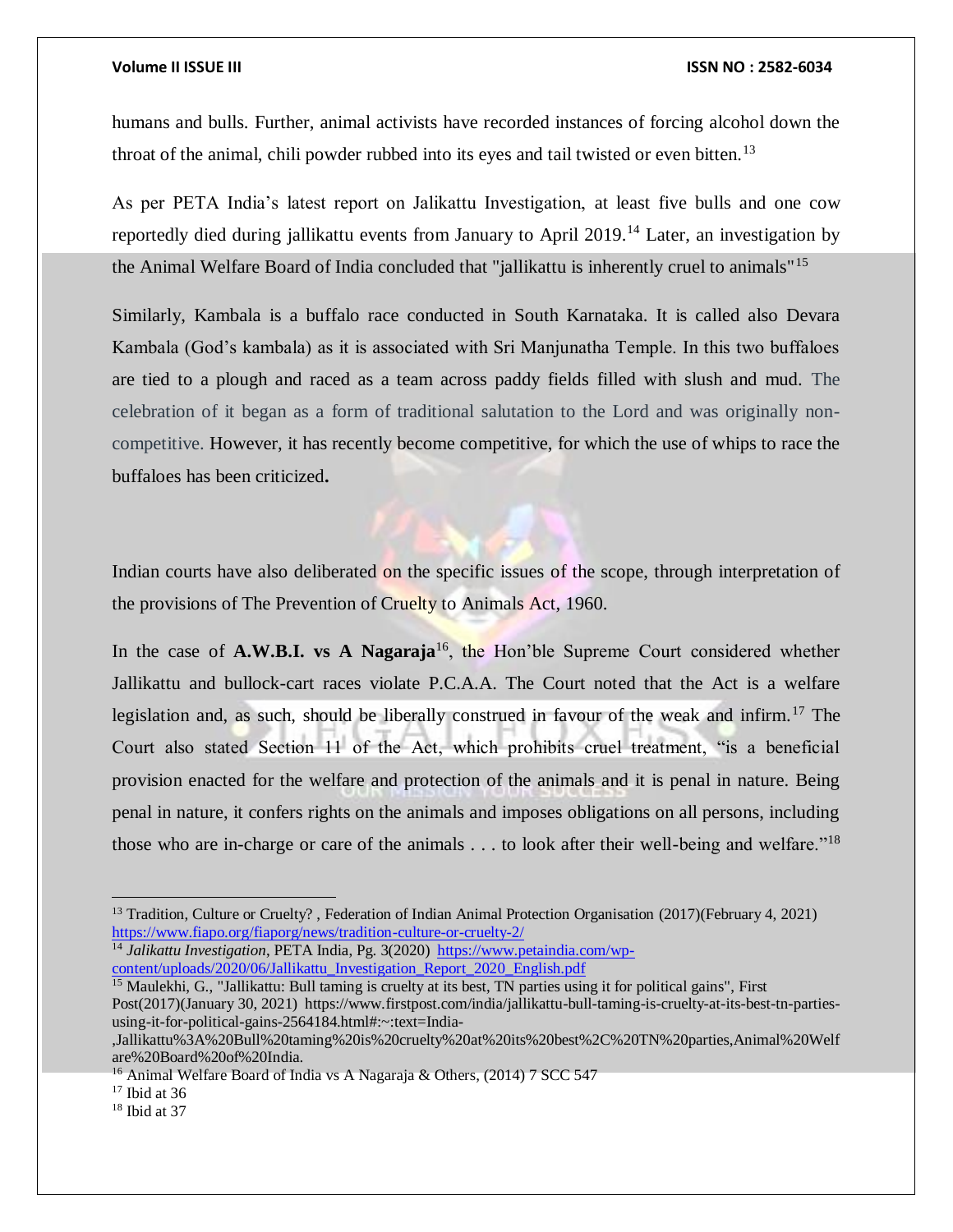### **Volume II ISSUE III ISSN NO : 2582-6034**

After considering in-depth reports of how animals are treated during these events, the Court held that the Jallikattu, bullock-cart races, and similar events, per se violate Sections  $3, 11(1)(a)$ , and 11(1)(m)(ii) of the Act. **The Court rejected arguments that these events were part of local culture and tradition because the PCA Act, being a welfare legislation, "over-shadows or overrides the so-called tradition and culture**."<sup>19</sup>

**The Court reiterated, "every species has an inherent right to live and shall be protected by law, subject to the exception provided out of necessity. Animal has also honour and dignity which cannot be arbitrarily deprived of and its rights and privacy have to be respected and protected from unlawful attacks."**

However, in an act to appreciate the so called "traditional practice", the ban imposed upon the widespread practice of the sport was turned over when the legislature of Tamil Nadu passed the Jallikattu Bill bringing into effect the Prevention of Cruelty to Animals (Tamil Nadu Amendment) Act,  $2017^{20}$ . This has, ever since, allowed the conduct of the sport.

The new Tamil Nadu state law amended P.C.A.A., 1960, to allow jallikattu, which includes "manjuviratu", "vadamadu", and "erudhuvidumvizha". The state government also devised corresponding rules – namely, the Tamil Nadu Prevention of Cruelty to Animals (Conduct of Jallikattu) Rules,  $2017^{21}$  – regarding jallikattu events.

However, PETA India's findings consistently show the rules do not prevent human or bull injuries and deaths. **The Tamil Nadu Prevention of Cruelty to Animals (Conduct of Jallikattu) Rules, 2017, does not include any fine or punishment that can be levied against people who violate the Rules or inflict cruelty on bulls at Jallikattu events.** Hence, it once again shows that Jallikattu must be banned.<sup>22</sup>

 $19$  Ibid at 54

<sup>&</sup>lt;sup>20</sup> Preventionof Cruelty to Animals (Tamil Nadu Amendment) Act, Act No. 1 of 2017, Tamil Nadu Government Gazette [https://cms.tn.gov.in/sites/default/files/acts/20\\_Ex\\_IV\\_2.pdf](https://cms.tn.gov.in/sites/default/files/acts/20_Ex_IV_2.pdf)

<sup>&</sup>lt;sup>21</sup> Prevention of Cruelty(Conduct of Jalikattu) Rules, 2017, Animal Husbandry Dairying and Fisheries Department https://cdn.s3waas.gov.in/s3e44fea3bec53bcea3b7513ccef5857ac/uploads/2018/05/2018050231.pdf  $22$  Supra at 14, Pg 4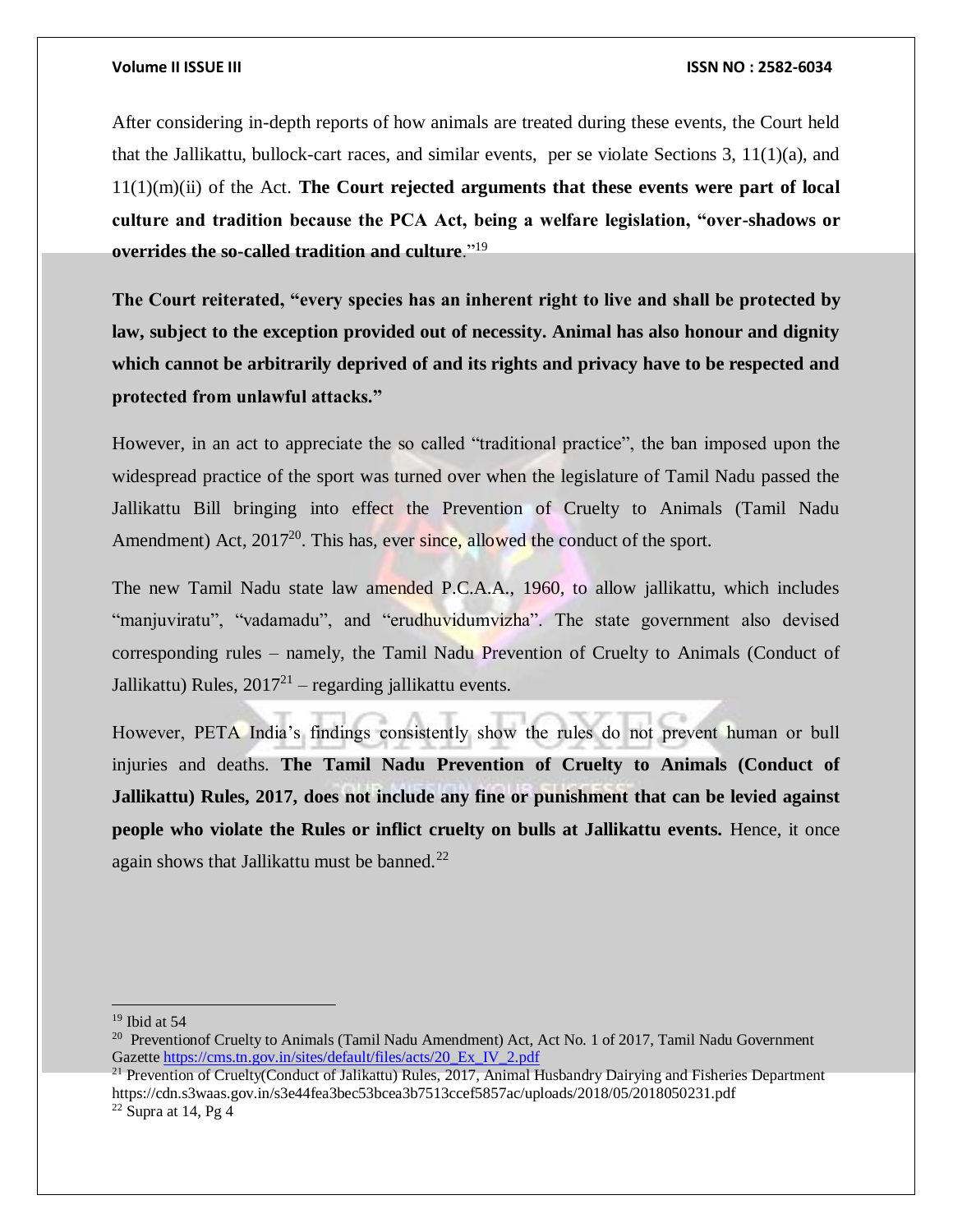Similarly, the ban on Kambala was overturned by the signing of The Prevention of Cruelty to Animals (Karnataka Amendment) Ordinance, 2017 by the then president, Shri Pranab Mukherjee.<sup>23</sup> Subsequently, Karnataka passed the The Prevention of Cruelty to Animals (Karnataka Second Amendment) Act,  $2017^{24}$ , which reaffirmed the practice of Kambala and stressed upon the sport and its apparent cultural importance.

Cock fight is an immoral sport during the Sankranti festival in Andhra Pradesh. Sharp blades are tied to the legs of the roosters and it usually ends with the helpless participant getting killed or severely injured. On a positive note, the Hon'ble Supreme Court has actively banned it's practice, decrying it as "a bloody and gruesome sport, which causes unnecessary pain and suffering on roosters".<sup>25</sup> But this has been next to no avail, as the enforceability of the decision of the court is weak. The sport is still illegally conducted all across the state of Andhra Pradesh.<sup>26</sup>

In the north-east region of the country, Bulbul fight is another heinous sport, which is organised in the Hayagriva-Madhava Temple in Hajo,  $30 \text{ km}$  from Guwahati.<sup>27</sup> People rear bulbul bird and gather around as two birds are pitted against each other. And although several judicial steps have been taken by concerned parties like the Animal Welfare Board of India, it is still practiced and widely so.<sup>28</sup>

### **CONCLUSION**

# -∷(÷АI.

The fundamental right guaranteed under Article 21 (Right to life and liberty) was given a new dimension by the Supreme Court (SC) in Animal Welfare Board of India Vs A. Nagaraja and Ors.<sup>29</sup> The Hon'ble Supreme Court incorporated non-humans within the ambit of Article 21. This

<sup>23</sup> Kambala, Wikipedia, (Last edited on 19 January 2021, at 07:46) https://en.wikipedia.org/wiki/Kambala <sup>24</sup>The Prevntion of Cruelty to Animals(Karnataka Second Amendment) Act, Act No. 02 of 2018, Karnataka Government Gazette [http://dpal.kar.nic.in/ao2018/2%20of%202018%20\(E\).pdf](http://dpal.kar.nic.in/ao2018/2%20of%202018%20(E).pdf)

<sup>&</sup>lt;sup>25</sup> NarahariJagdish Kumar v. State of Andhra Pradesh, Order in W.P.(Civil) No. 881 of 2014 dated 13.07.2015 <sup>26</sup> Rajulapudi Srinivas, *Despite ban, stage being set for cockfighting in Andhra Pradesh*, The Hindu(2020) (February 2,2021)<https://www.thehindu.com/news/national/andhra-pradesh/fowl-play/article30546425.ece>

<sup>&</sup>lt;sup>27</sup> Know About The 7 Disputed Animal Sports In India Which Are Similar To Jallikattu Tasneem Kutubuddin Kutubuddin (2017)(February 3,2021) https://thelogicalindian.com/story-feed/sports/animal-sports-

india/#:~:text=Legal%20Status%3A%20India's%20judiciary%20has,%2Dfighting'%20in%20Andhra%20Pradesh.  $28$  Ibid

 $29$  Supra at 16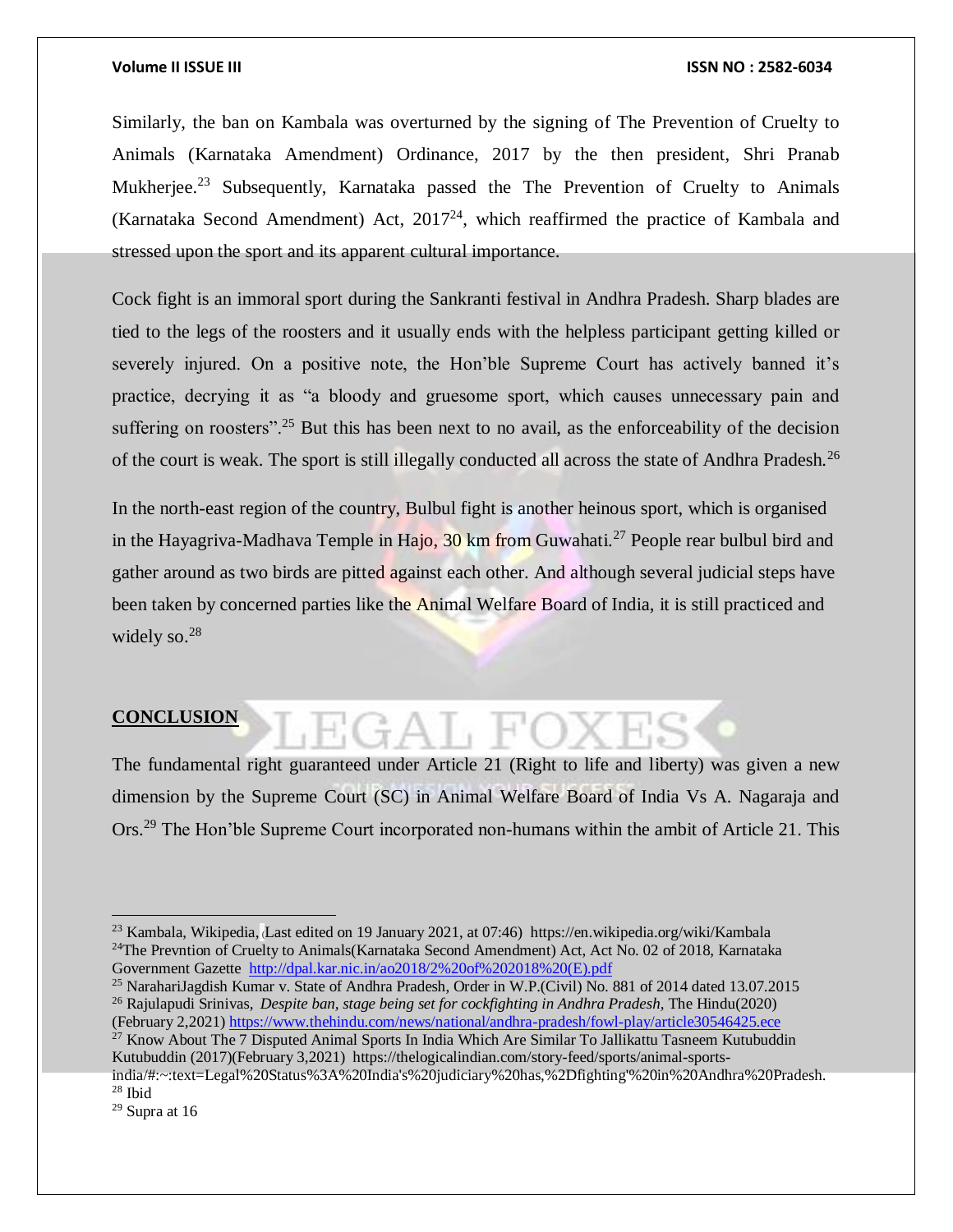### **Volume II ISSUE III ISSN NO : 2582-6034**

inclusion of animals within the ambit of Article 21 should rightly be interpreted to strike down many laws and regulations pertaining to animals as unconstitutional.

Over the course of several failed and successful judicial discourses regarding animal rights and protection, the animal sport support agents have taken the shelter of Section 28 of the P.C.A.C., coupled with Article 25 of the Constitution of India, which provides a safeguard over such blood sports in the guise of religious traditions. As the people in the country have expressly shown their intention of not giving up on their staunch traditions by conducting animal sports in violation of set orders and ban, political parties seem to have benefitted in the elections by symphathizing with such sentimentalities.

This is clearly witnessed in the lifting of the bans on Kambala and Jalikattu through the passing of State Amendment acts by the state governments. And hence, when no deterrence upon such heinous activities is set by the government itself, highlighting the perils of non compassionate and unkind treatment towards animals becomes a distant dream.

- It is high time that the Central government actively remove such dualities in the law, starting with the repealing of Section 28 of P.C.A.A. Further, the deterrence set in the Act, along with Sections 428 and 429 of IPC should be amended to be more stringent. As a preliminary step, the state Amendment acts of Karnataka and Tamil Nadu should be heavily amended to levy a fine and impose a punishment in case of cruelty, in reference to Section 11 of P.C.A.A.
- Proper shelters should be constructed at the sites, with availability of caretakers, food and water for the bulls while the state government takes steps towards its complete and absolute ban.
- The central government should ideally act on the advise of the Animal Welfare Board of India and ideally depend upon their expert opinion. In reciprocity, the AWBI should aim to being itself to the forefront for national debate and dialogue, not only with the central government, but with the citizens of the country in general. This will surely lead to a shift in the beliefs and thought process of agents who have been oblivious to the repercussions of such sport on both animals and humans, alike.